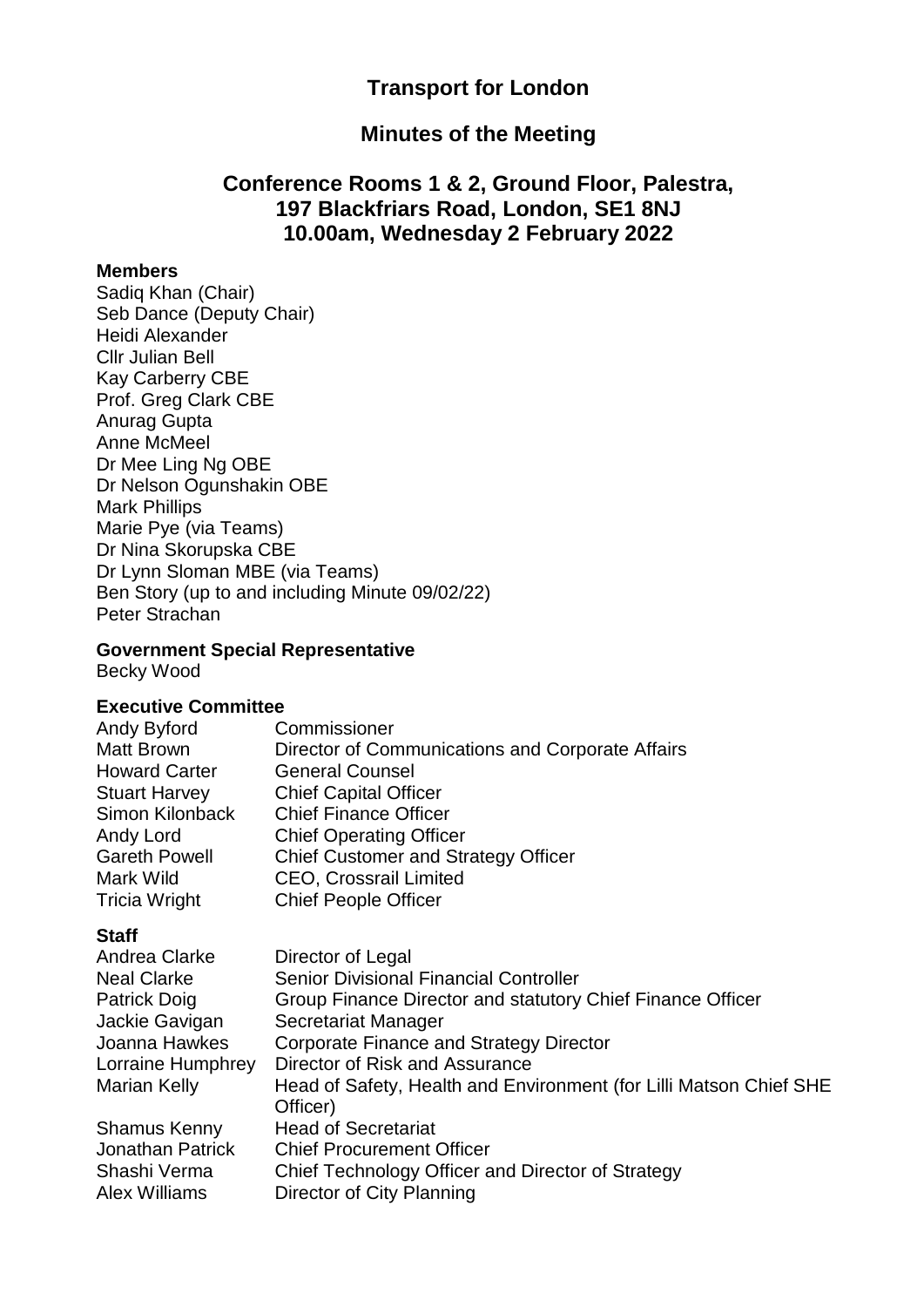# **01/02/22 Apologies for Absence and Chair's Announcements**

The Chair welcomed everyone to the meeting, which was being broadcast live on the Greater London Authority website and on YouTube to ensure the public and press could observe the proceedings and decision-making.

An apology for absence had been received from Bronwen Handyside and the Chair, Board and staff wished her a speedy recovery.

Members Marie Pye and Dr Lynn Sloman MBE were attending via Teams and were able to take part in the discussions but were not counted toward the quorum. Lilli Matson, Chief Safety, Health and Environment Officer was also unable to attend the meeting and Marian Kelly deputised for her.

The Chair had accepted the Budget update as a late item on the agenda as it was vital that Members knew the most up to date information. The item would be considered (and is recorded in these Minutes) immediately after the Finance Report.

The Chair welcomed Seb Dance to his first meeting following his appointment as Deputy Mayor for Transport and Deputy Chair of TfL. His appointment followed the decision of Heidi Alexander to step down from those roles at the end of December 2021. Heidi Alexander had made a significant impact on supporting TfL to improve London's air quality and to make cycling safer and had intended to step down earlier but had remained in place to secure the last funding settlement in December 2021. The Chair thanked Heidi Alexander for her leadership as she helped lead TfL through the most difficult period in its history and commended her as one of the most dedicated, resilient, and respected people he had ever worked with. He and the Board thanked her for her outstanding service and for agreeing to remain on the Board and as Chair of the Elizabeth Line Committee until the central tunnel section opened.

The Commissioner had made changes to his executive leadership team to ensure TfL remained an efficient organisation, focussed on financial sustainability and supporting London's recovery from the coronavirus pandemic. As a result of the reorganisation, Vernon Everitt, TfL's Managing Director for Customers, Communication and Technology, left TfL on 25 January, after 14 years of service. The Chair paid tribute to his work, which was central to transforming TfL into a truly customer service focussed business. He had been involved in the development and delivery of research, customer proposition, and award-winning marketing and communications and innovation in open data, ticketing and customer information and made a significant contribution to driving forward equality, diversity and inclusion objectives. On behalf of the Board, the Chair thanked him for his work and wished him every success for the future. Matt Brown was welcomed as the new Director of Communications and Corporate Affairs.

In January 2022, Simon Kilonback, TfL's Chief Finance Officer (CFO), had also announced that he would leave TfL in April 2022, after 12 years, to take up an exciting new challenge as CFO of a broadband provider. Rachel McLean, the CFO for Crossrail and Finance Director for London Underground and Engineering would succeed him as interim CFO until a permanent appointment was made. Rachel McLean had a wealth of experience in both the private and public sectors and would continue the work on securing long-term capital funding from the Government and setting TfL on a path to future financial sustainability.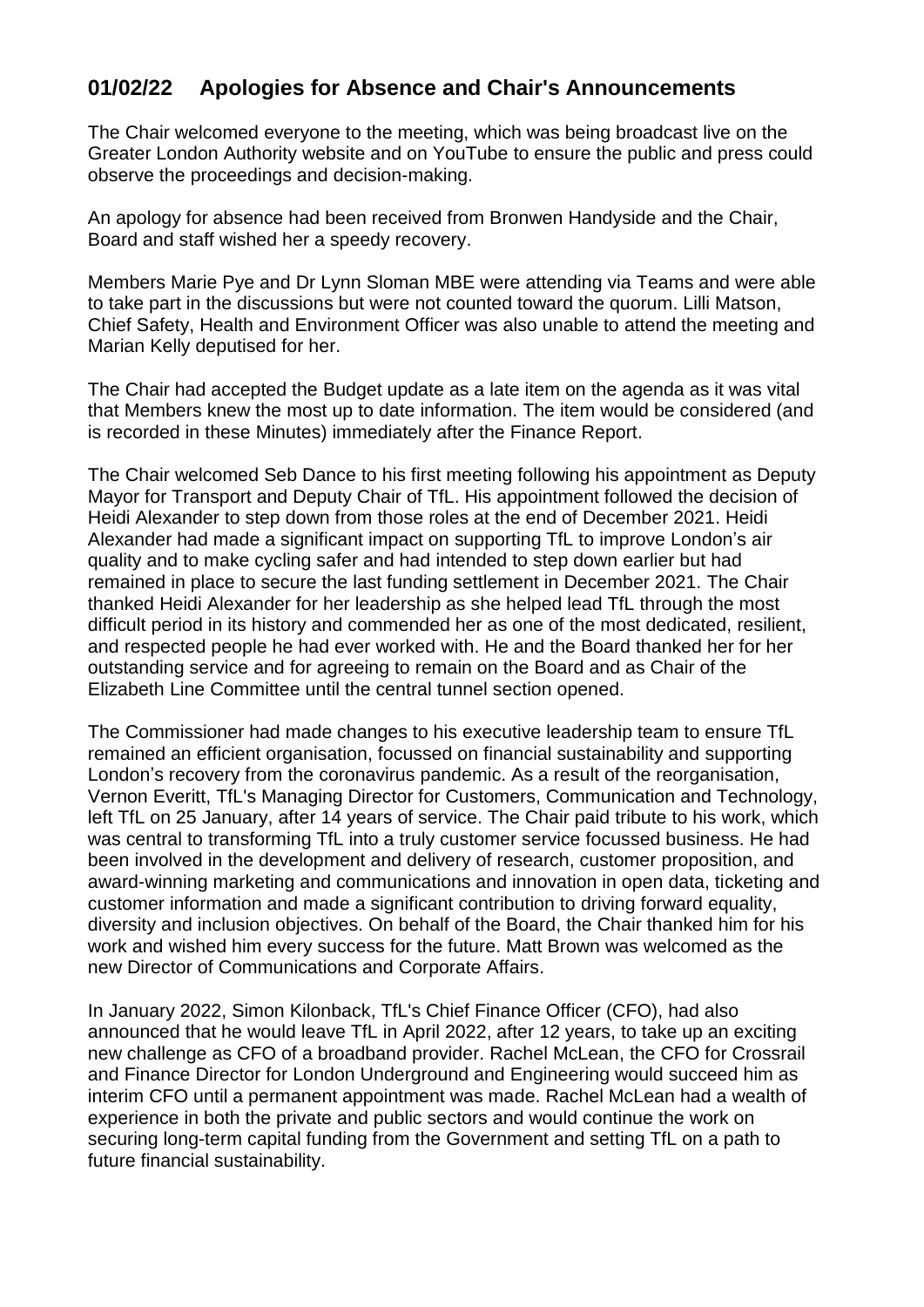The Chair welcomed the decision by the Government to ease coronavirus restrictions, though the requirement to wear face coverings on public transport remained a condition of carriage on TfL services.

A total of 105 transport staff had sadly lost their lives to coronavirus, an increase of two since the last meeting. The families and loved ones of those who had died remained in everyone's thoughts at TfL.

The Chair reminded those present that safety was paramount at TfL and encouraged Members to raise any safety issues during discussions on a relevant item or with TfL staff after the meeting.

# **02/02/22 Declarations of Interests**

All Members confirmed that their declarations of interests, as published on tfl.gov.uk, were up to date and there were no additional interests that related specifically to items on the agenda.

## **03/02/22 Minutes of the Meeting of the Board held on 8 December 2021**

**The minutes of the meeting of the Board held on 8 December 2021 were approved as a correct record and the Chair was authorised to sign them.**

## **04/02/22 Matters Arising, Actions List and Use of Delegated Authority**

Howard Carter introduced the paper. Since the last meeting, there had been no use of Chair's Action nor any Mayoral Directions to TfL. Delegated authority had been exercised to approve funding settlements with the Government and the appointment of the Director of Risk and Assurance.

Members noted the progress against the actions from previous meetings, as set out in Appendix 1 to the paper, most of which were completed.

### **The Board noted the paper.**

# **05/02/22 Commissioner's Report**

Andy Byford introduced the report, which provided a review of the major issues and developments since the last meeting, and updated Members on significant projects and initiatives.

The key issues arising from the overview and discussion were:

1 As reported by the Chair, 105 colleagues had died as a result of Covid-19. TfL's thoughts and sincere condolences remained with those colleagues who had tragically lost their lives and TfL continued to offer any support it could to their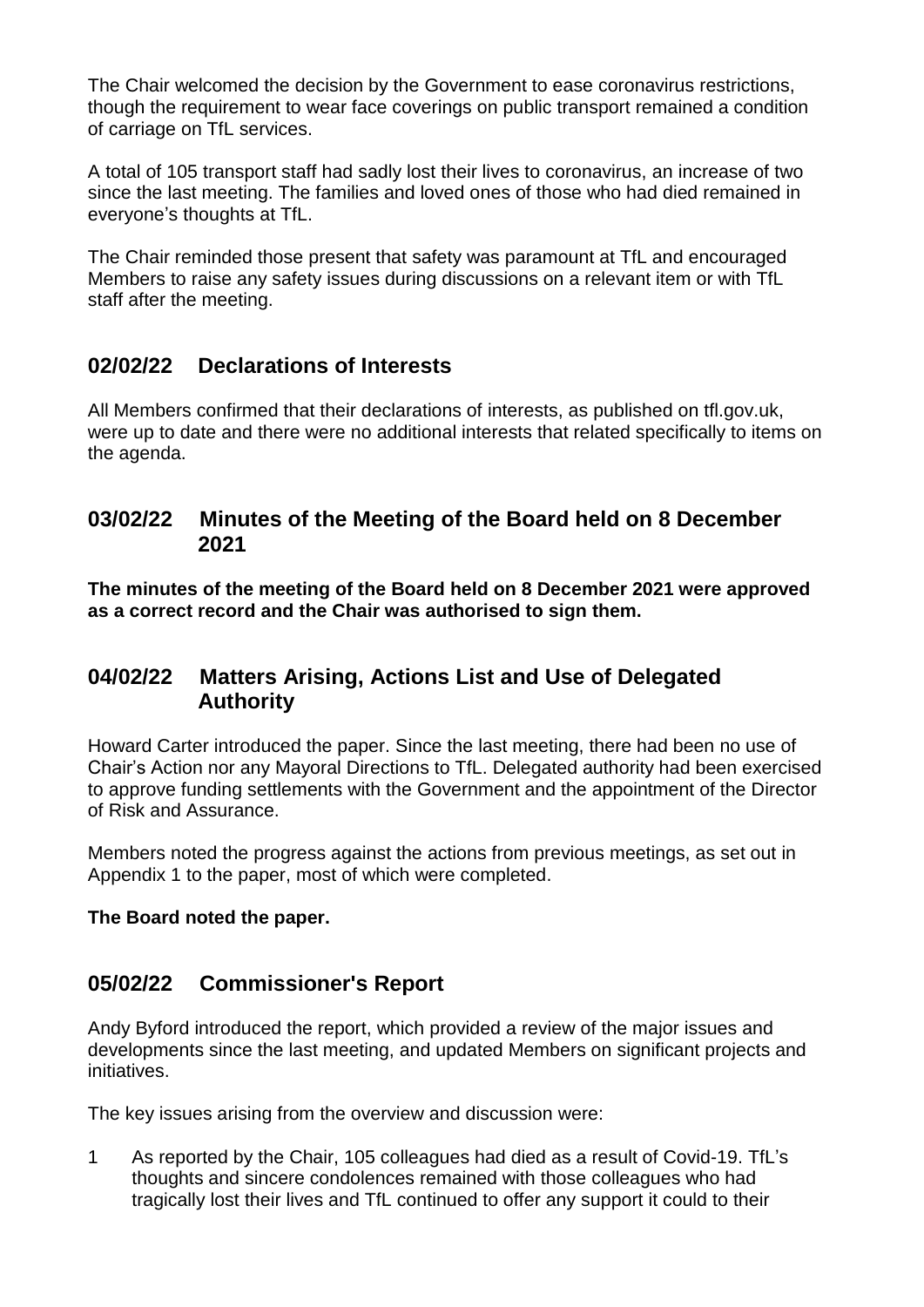families and friends. The Employee Assistance Programme and Sarah Hope Line was available to everyone impacted.

- 2 After the publication of the paper, an operational incident occurred on 30 January 2022 where a car collided with a tram on Oaks Road in Croydon. There were no injuries to the passengers on the tram and TfL was working with the police and the operator, Tram Operations Limited, to urgently investigate what happened. The Safety, Sustainability and Human Resources Panel would be updated when the investigation concluded. **[Action: Andy Byford / Lilli Matson]**
- 3 The Government had introduced tighter Plan B coronavirus restrictions to manage the spread of the Omicron variant. The variant had a significant impact on TfL's employees and customers including a drop in demand for its services, which had been recovering well after the summer. In limited cases, TfL had made changes to services but continued to operate a safe, reliable transport network. The Plan B restrictions had just been lifted, though TfL still required face coverings to be worn as a condition of carriage on TfL's networks and had a high level of compliance. As London emerged from the Plan B restrictions, there were some early signs that service demand was once again improving and TfL was beginning to welcome colleagues back to the office.
- 4 The Commissioner had simplified the structure of his executive leadership to lead a single, unified organisation, with a centrally set strategic framework that further embedded TfL's Vision and Values. Gareth Powell was the Chief Customer and Strategy Officer and Deputy Commissioner. Andy Lord was the Chief Operating Officer, with all TfL's operations together in one place for the first time. Stuart Harvey was the Chief Capital Officer. Tricia Wright, Lilli Matson, Howard Carter and Mark Wild remained in their existing roles. Matt Brown would work alongside the team as advisor and Director of Communications and Corporate Affairs.
- 5 Arising from the restructure, the Commissioner thanked Vernon Everitt who had left TfL. As the former Managing Director for Customers, Communication and Technology, he had played an integral role in steering TfL through the significant challenges of the last few years. The Commissioner also thanked Simon Kilonback, Chief Finance Officer (CFO), who would leave TfL in April 2022, for his incredible contribution to steadying TfL's finances during the unprecedented months of lockdown in 2020 and to date. He wished them both the best of luck in the future.
- 6 Excellent progress continued to be made on Crossrail, in preparation for the Elizabeth line opening in the first half of 2022. Canary Wharf station had transferred to TfL at the end of January 2022, which was an important milestone and represented a remarkable turnaround in the stations programme under TfL's direction. Trial Operations had entered its second phase with large-scale exercises with volunteers about to be conducted to test passenger flows and evacuation routes. Once Trial Operations concluded, a period of Shadow Running would start to run the trains up and down the line uninterrupted to iron out any final issues and ensure the service could reliably open to accept passengers.
- 7 TfL's current funding settlement expired on 4 February 2022, following its extension from 11 December 2021. Regular discussions continued with Government on securing a long-term funding settlement to avoid a period of managed decline of London's transport network. A longer-term settlement would ensure the network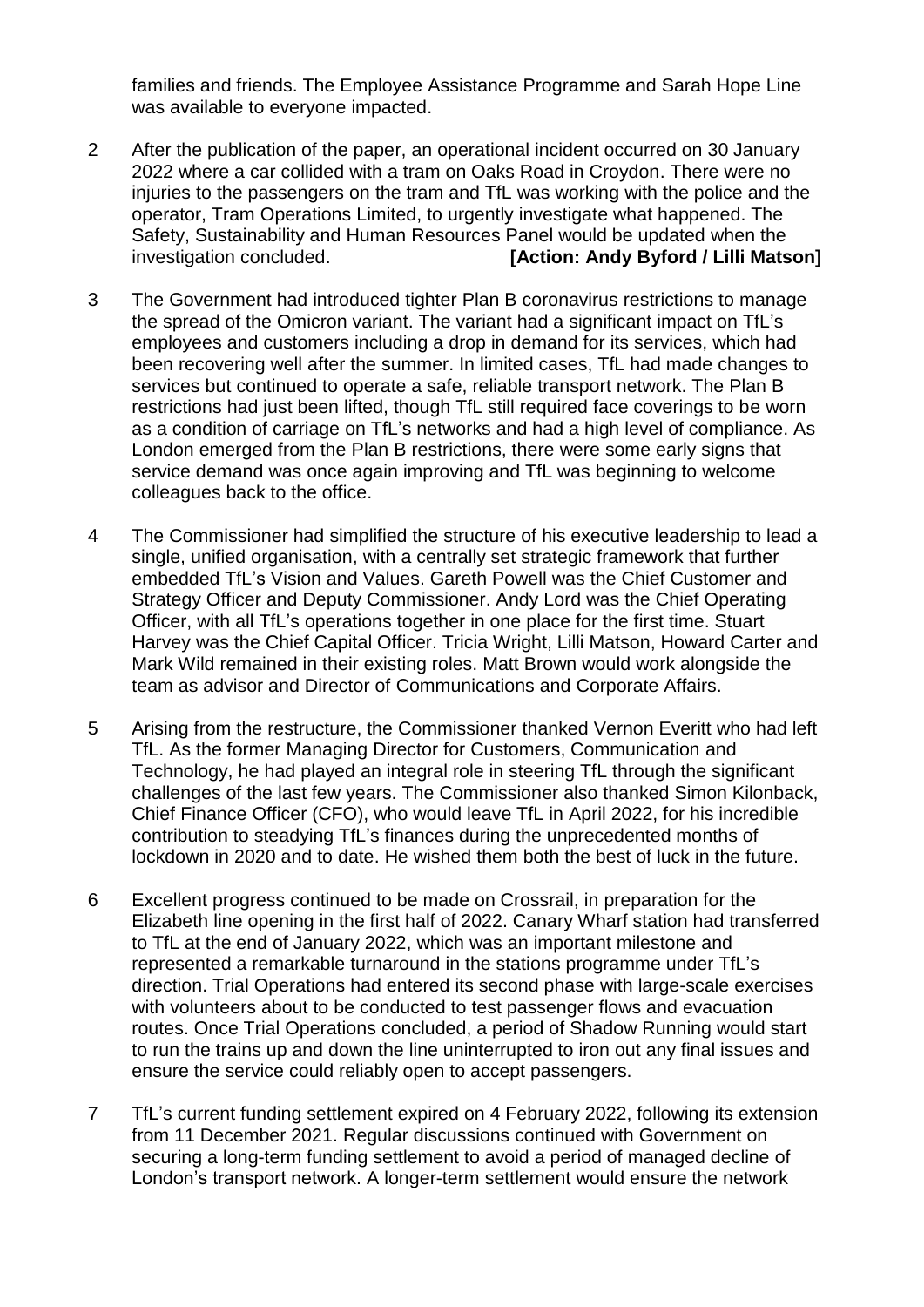remained reliable and efficient, supported the jobs and new homes that relied on it and contributed to the economic recovery of the Capital and the country.

- 8 Simon Kilonback confirmed that research showed that short-term settlements and consequential deferral of work were significantly more expensive than carrying out maintenance at the optimal time in the asset lifecycle. Operational costs were increased as the state of the assets required more frequent inspections and more preventative and reactive action. The constant cycle of short-term funding and funding uncertainty was highly inefficient. A huge amount of work had been done from the 2019 Business Plan on understanding underlying asset condition and the mature data would be considered at the next meeting of the Programmes and Investment Committee as part of a significant piece of work on the renewals programme. **[Action: Stuart Harvey]**
- 9 Members noted the challenges faced by the current funding uncertainty and TfL's responsibilities for asset maintenance and also safety improvements. Many safety interventions, such as speed limits and safer junctions, had opportunity costs from greater investment. Members requested a briefing on the balance between asset maintenance and safety improvements in the TfL Budget. **[Action: Lilli Matson]**
- 10 Andy Byford confirmed that the results of the recently launched consultation to help shape future step-free access priorities and improvements on the London Underground network would be submitted to the Customer Service and Operational Performance Panel for feedback and then to the Board. **[Action: Andy Lord]**
- 11 Tricia Wright confirmed that 168 graduates and apprentices were due to start over three staggered periods throughout the year. Statistics were still being collected and data on the diversity composition of the cohorts would be presented to the Safety, Sustainability and Human Resources Panel. **[Action: Tricia Wright]**
- 12 The extensive renovation and upgrade work at Bank station, which would increase capacity by 40 per cent once complete, required a 17-week closure of the Northern line between Kennington and Moorgate. Several actions had been taken to mitigate the impact on passengers, including a full-scale, pan-London communications campaign since summer 2021 informing customers of the works, plus additional cycles, an additional bus route and signposting for walking routes from key locations.
- 13 The Commissioner thanked Heidi Alexander, who had stepped down as Deputy Mayor for Transport and Deputy Chair of TfL, for her friendship, guidance and good counsel. He welcomed Seb Dance who had been appointed to those roles and was passionate in delivering transport for the Capital.
- 14 The Commissioner also thanked all TfL colleagues for their hard work over the Christmas period and who had met the challenges of a tough situation. He was confident that the future would be bright and successful for TfL.

### **The Board noted the Commissioner's Report.**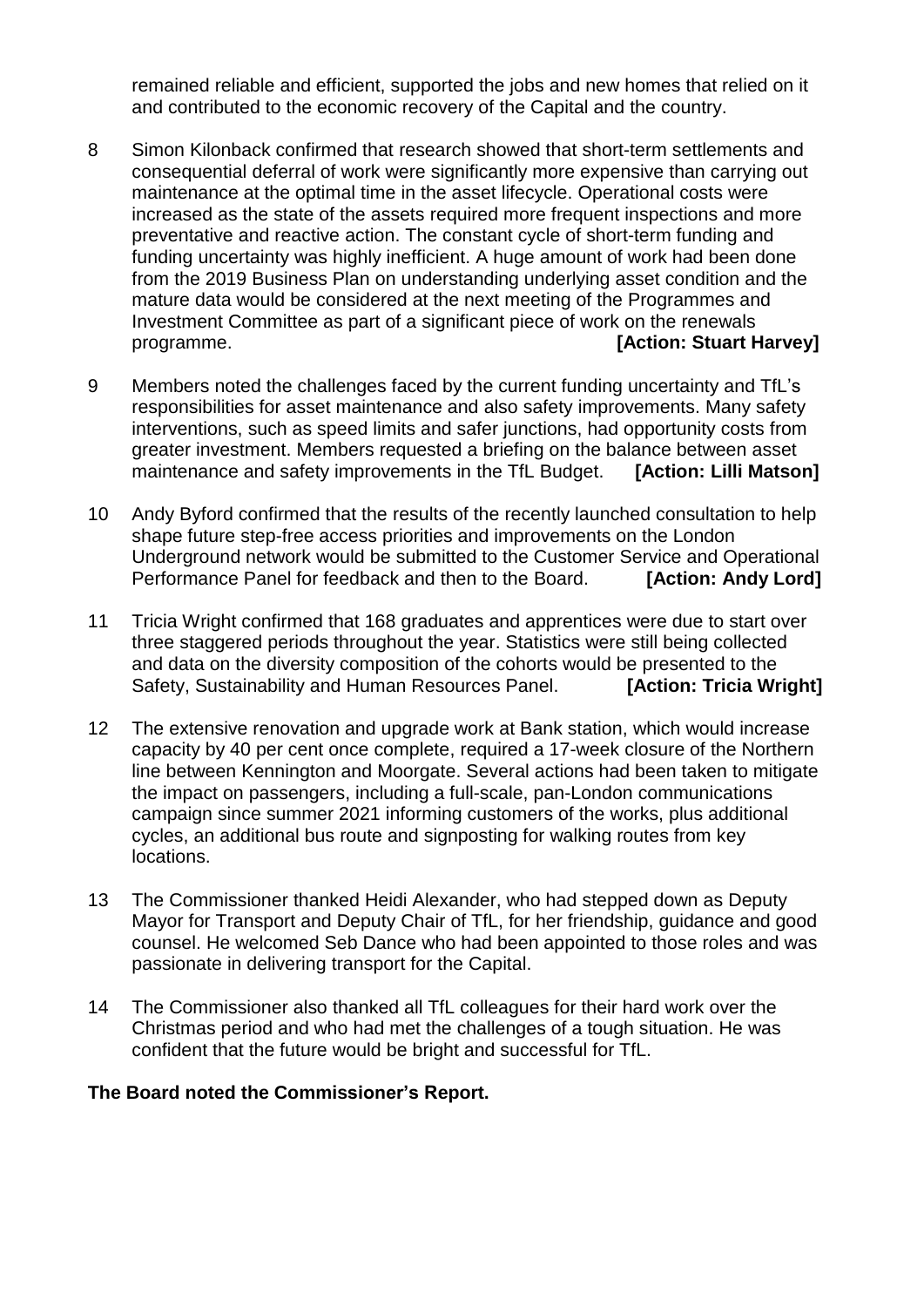# **06/02/22 Elizabeth Line Operational Readiness and Crossrail Update**

Andy Byford introduced the item, which provided an update on the status of the remaining work on the Crossrail project and of the readiness for the operations and maintenance of the railway after handover from Crossrail.

Mark Wild provided an update on progress. With the project in the final complex stages of delivering the railway, the focus remained on ensuring that it was completed safely. The project remained vigilant to the recent coronavirus developments, which were not currently affecting the programme

Works successfully undertaken during the festive period included the commissioning of the remaining tunnel ventilation system software upgrades, the latest signalling software update, the commissioning of the latest control and communications software and the replacement of voltage transformers. These upgrades provided further increases in operational reliability of the routeway and signalling systems. Alstom had uploaded the train fleet software update which provided improved fleet reliability. These fixes brought the system close to the intended configuration for revenue service and supported the pivot to reliability and focus on wider system issues.

Final modifications to the safety systems were carried out at Canary Wharf station, which transferred to TfL on 21 January 2022. The team was making good progress at Bond Street station and was working on a plan to achieve the earliest opening.

All Network Rail station enhancement works on the west of the central section were successfully completed with the new station buildings and step-free access already bringing benefits to customers. The completion of the remaining construction activities and snagging works were on track for completion in early 2022. Works on the east continued to progress on the enhanced station upgrade works at Ilford and Romford. Network Rail was working hard to confirm the revised dates for bringing the facilities at these two stations into use.

The first phase of Trial Operations commenced on 20 November 2021, in line with the earliest forecast dates, with scenarios testing the response to an unwell passenger and an obstruction on the line. The second phase involved a series of more complex exercises, including evacuations of trains and stations. Once completed, there would be a period of Shadow Running, operating timetabled services ahead of the Elizabeth line opening. The central section of the railway was currently running at 12 trains per hour with the new signalling software to test reliability and build mileage.

The opening of the Elizabeth line was always planned to take place in stages to ensure the new central London stations, signalling and infrastructure ran safely and reliably before it fully linked in with services out to the east and west. Following the opening of the central section between Paddington and Abbey Wood in the first half of 2022, and until the next phase of opening in autumn 2022, the Elizabeth line would operate as three separate railways.

TfL Rail operations continued to deliver a high public performance measure of 91.7 per cent during Period 9 (14 November – 11 December 2021). The eastern section of the line achieved 90.7 per cent and the western section achieved 92.9 per cent of trains meeting their reliability target. There were several incidents impacting service on the eastern section, largely related to the infrastructure on the Anglia route. The overall trend continued to improve at 94.9 per cent in Period 9.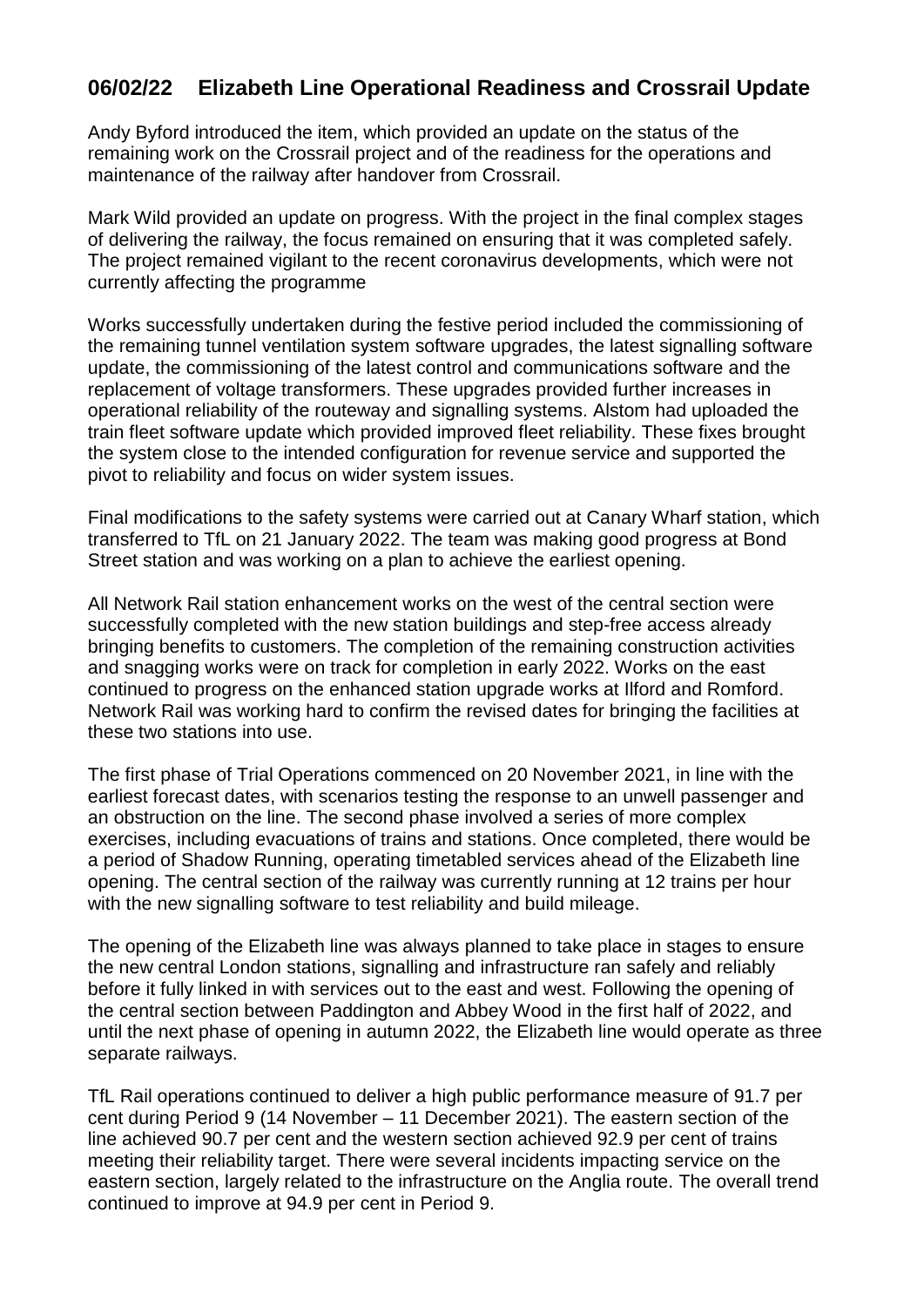# **07/02/22 Finance Report – Quarter 3, 2021/22**

Andy Byford and Simon Kilonback introduced the report, which set out TfL's financial results to the end of Quarter 3, 2021/22, the year-to-date ending 11 December 2021. The Finance Report presentation provided a summary of financial performance against the Revised Budget approved by the Board on 28 July 2021 and last year.

Passenger journeys overall remained largely flat throughout most of the quarter, at around 68 per cent of pre-pandemic levels. The final weeks of Quarter 3 saw the spread of the Omicron variant, which had a small impact on journeys overall, ahead of the Plan B working from home guidance introduced on 13 December 2021, just after quarter end. Tube journey trends continued from earlier in the year, with journeys stronger across inner and outer suburbs at around 70 per cent and city weekday journeys at just over 50 per cent.

The first week following the end of Quarter 3 saw overall journeys drop to 62 per cent of pre-pandemic levels, followed by a further decline to 44 per cent in Christmas week. The largest reductions on the Tube saw journeys move from an average of 64 per cent in Period 9, the final period of Quarter 3, to 35 per cent in Christmas week; buses declined from 73 per cent to just under 50 per cent. For the week ending 15 January 2022, there was some ramp up in total TfL demand at around 64 per cent, with Tube demand at 54 per cent and buses at 70 per cent, which was still below the post summer and pre-Omicron peak.

Passenger income was just over £2.1bn in the year to date, almost £1bn higher than last year. Income remained around £1.2bn lower than historical year-to-date levels. Against Budget, income was just over £180m lower, with journeys 121 million lower than expected. Period 9 journeys were, however, broadly in line with expectations as reduced demand was assumed from a possible winter wave of the coronavirus pandemic from late October 2021.

Overall income was lower against Budget due to lower demand but costs had outperformed, leaving net cost of operations at a deficit of £1.5bn, which was £232m better than Budget before Government support funding.

Other operating income was £741m in the year to date, over £200m higher than last year when TfL temporarily halted the Congestion Charge and saw lower traffic volumes during the first wave of the pandemic. Income had also increased this year, since the introduction of the Ultra Low Emission Zone expansion scheme in October 2021, with income up on 2020/21 by around £25m.

Total operating costs were £281m lower than Budget as a result of underlying cost improvements from efficiencies, cost reductions and tailwinds such as lower staff costs, timing differences and accounting and contingency. Through TfL's savings programme and strong cost control, like-for-like operating costs had remained broadly flat over the past five years, meaning TfL had mitigated inflationary pressures.

Staff levels were around 26,600 at the end of Quarter 3, almost 500 higher than at the end of last year, although levels remained lower than before the pandemic.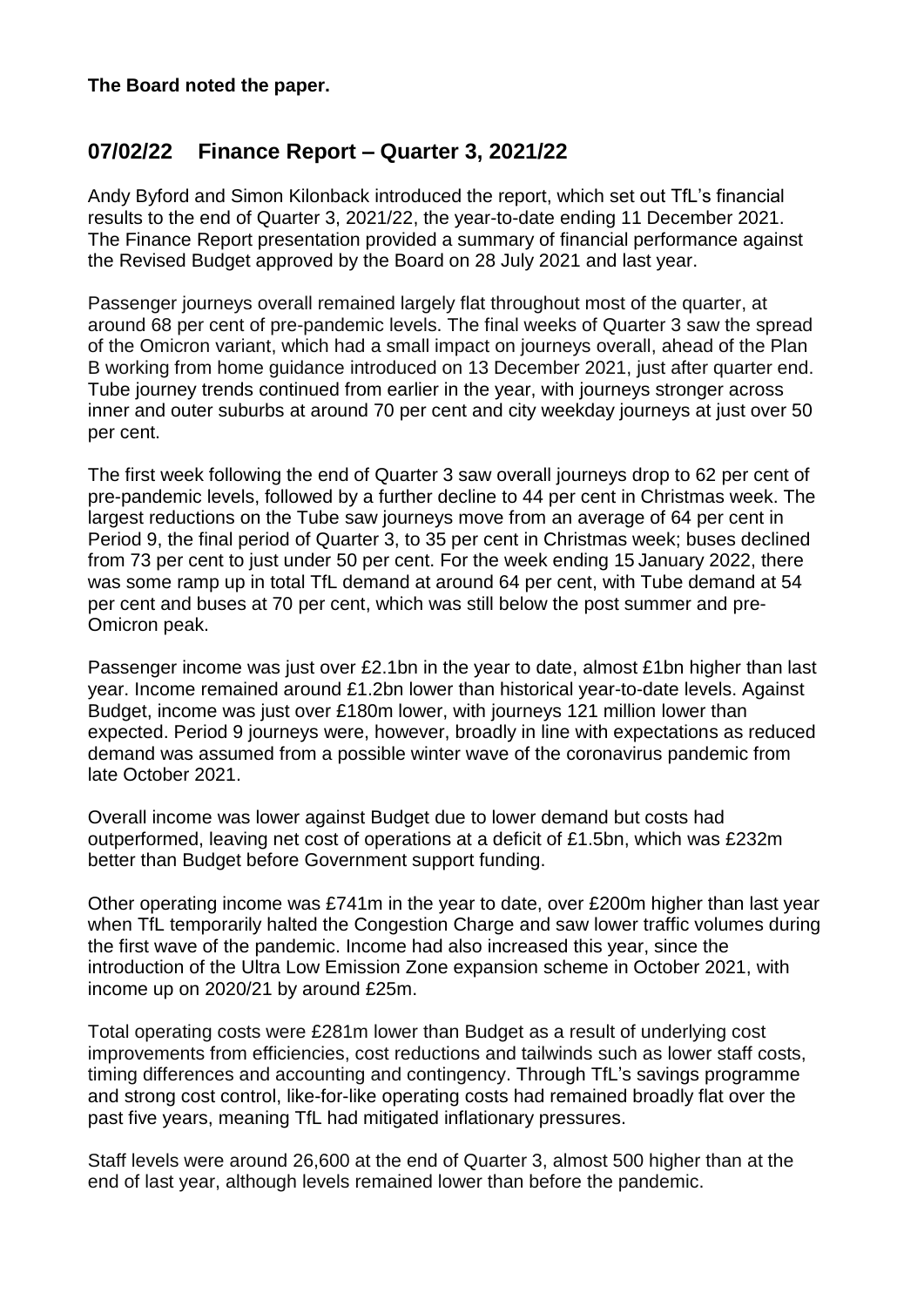Permanent staff levels were broadly in line with the end of last year. TfL continued to recruit for critical roles, but the funding uncertainty coupled with leavers averaging 170 per period presented a major challenge. Use of agency staff had increased by over 300 since the end of last year to offer increased flexibility to the organisation.

Total TfL capital spend, excluding Crossrail, was £847m. This was £257m lower than Budget but £131m higher than last year, when projects were paused as a result of social distancing measures and working from home guidance. Project spend was lower across most programmes, largely driven from the stop-start nature of funding settlements and TfL being unable to plan sufficiently far ahead to get projects approved and agreed with contractors.

Cash balances were just over £1.6bn at the end of Quarter 3, £1.4bn at the end of Period 10 and closed last week at just over £1.2bn. TfL had been in receipt of only revenue topup funding from Government since December 2021. The latest forecast was that TfL would end the year with cash balances around £1bn without any further funding from Government. Without levels of funding this year, TfL would have run out of cash entirely by Period 7 and would now have a cash deficit of approximately £300m.

Simon Kilonback confirmed that the Community of Metros Benchmarking Group (CoMET) carried out extensive benchmarking. TfL tended to benchmark very well in terms of efficiency levels, given the costs carried due to the age of the network and the design of the assets it managed compared to other transport agencies. The benchmarking data would be shared with Board Members. **[Action: Simon Kilonback]**

### **The Board noted the report.**

## **08/02/22 Budget Update**

As provided for under section 100B(4)(b) of the Local Government Act 1972, the Chair was of the opinion that this item should be considered as a late item. The reason for urgency was that Members needed to consider the Budget update and not all information was available at the time the Board papers were published.

Andy Byford and Simon Kilonback introduced the paper, which provided an update on TfL's submission to the Greater London Authority (GLA) Budget from December 2021, emerging issues and changing trends since that submission.

TfL's GLA Budget submission, presented to the Board on 8 December 2021, built in the recent headwinds TfL faced, including slower recovery of passenger demand, greater Ultra Low Emission Zone compliance resulting in lower than projected income, and high inflation and fuel prices. It also reflected the lack of an agreement between the Mayor and Government on proposed revenue raising options TfL was expected to raise from 2023/24. Even after taking mitigating actions, including dropping to managed decline and assuming service reductions of nine per cent on the Tube and 18 per cent on the bus network, TfL faced a funding gap of £1.1bn in 2022/23, and around £400-500m in 2023/24 and 2024/25.

To achieve financial sustainability, a key condition of the 1 June 2021 Government funding settlement, TfL was to undertake a review of new income sources that could generate between £0.5bn and £1bn of additional net revenue per annum from April 2023. Proposals were set out to Government in the New Income Sources Review, submitted in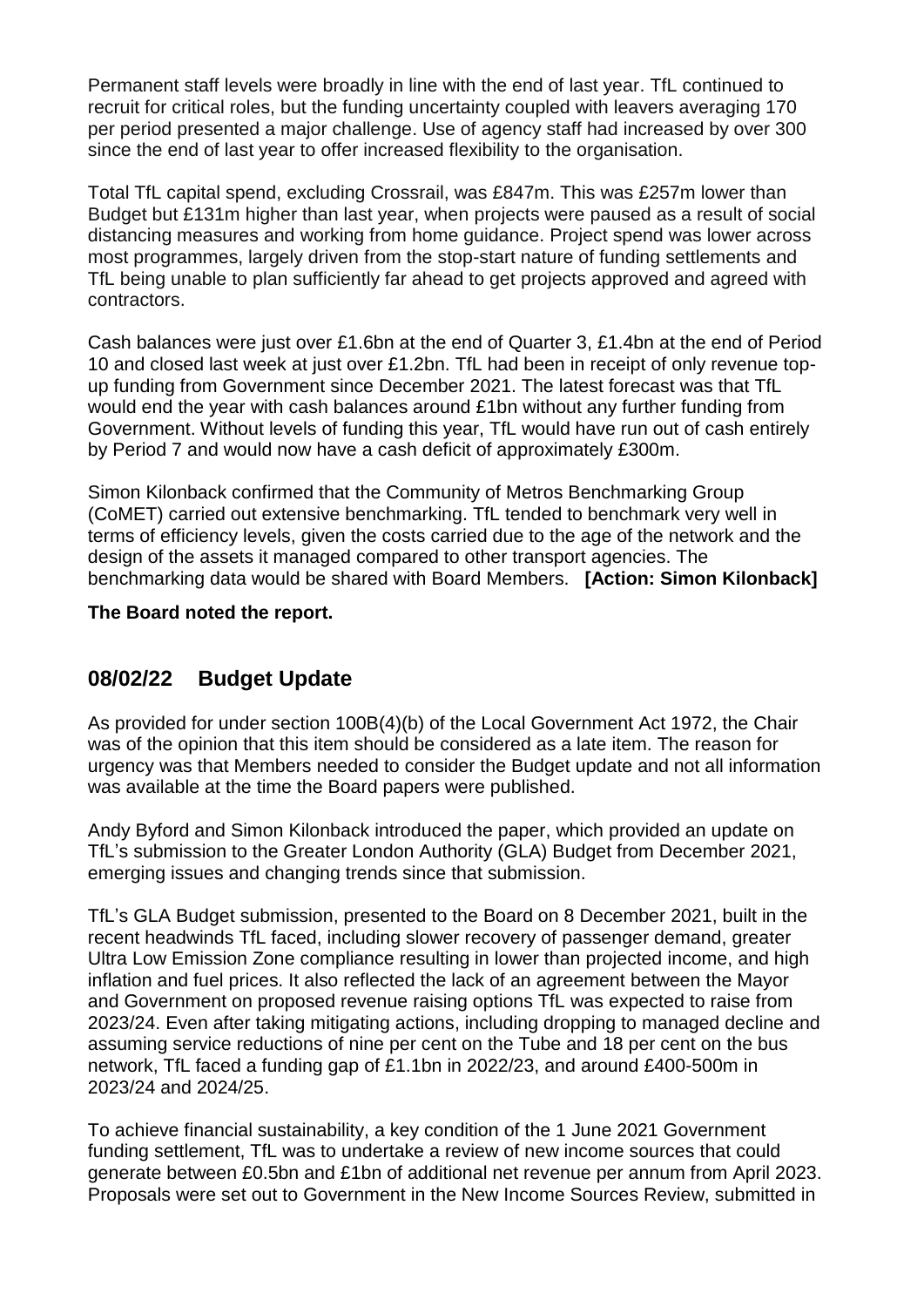December 2021. These were appraised against criteria agreed with Government, and included options built on those published in the Independent Panel Review Report in December 2020.

The Mayor had also written to the Secretary of State for Transport outlining more detail for his proposals, which were all subject to a full impact assessment, consultation as appropriate and decision-making processes. The new income streams could potentially reduce the funding gap in 2023/24 from £400m to £70m and from April 2023 the gap could be eliminated as TfL reached financial sustainability.

The proposals were currently being worked through and included: a number of changes to fares structures and ticketing to raise between £60-£100m per year; increasing TfL's allocation of Council Tax from the GLA by £20 to generate around £60m of additional funding in 2022/23, which the GLA would hold and pass to TfL in 2023/24, when it was most needed; and potential approaches to emissions-based road user charging to meet the policy objectives of reducing congestion and emissions, and improving air quality that would also generate revenue.

Since December 2021, TfL's funding gap in 2022/23 had increased from £1.1bn to around £1.3bn. The two key drivers of this were a slower than projected recovery of passenger demand and rising inflation and energy prices.

TfL was doing all it could to increase ridership on the network and fares revenue so that, by the end of 2022/23, income levels were forecast to be back to 2019/20 levels. However, compared to the 2019 Business Plan, developed pre-pandemic, TfL's current forecast for income from 2022/23 to 2024/25 was around £1.5bn per annum lower. The 2019 Business Plan set a financial strategy to break even on net cost of operations in 2022/23 and grow cash reserves to £2bn so TfL had the resilience to make long-term investment decisions, despite facing the challenges at the time of a subdued economy, Brexit and lack of long-term funding certainty.

Since the start of the coronavirus pandemic, TfL had used £1bn of its own cash and would have no further resilience to shocks once Government support ended in March 2023. The organisation faced the longer-term structural issues of its funding model, which were exacerbated by significantly reduced revenue, while costs remained largely fixed and investment decisions were either committed or required longer-term certainty for effective planning and future commitment.

TfL had reprioritised its capital investment programme within the bounds of affordability of the current context, by pausing, deferring or stopping projects as required. TfL's capital prioritisation framework was agreed with the Board and the Department for Transport in December 2020, and its plan remained consistent with that framework.

Considering the funding gap TfL faced, the managed decline scenario presented in the GLA Budget reduced the capital investment on renewals and enhancements by £1.8bn over the six years from 2019/20 to 2024/25. Compared to the 2019 Business Plan, enhancements were £1.4bn lower and renewals were £0.4bn lower. Nearly all enhancements that remained were contractually committed. Work from prior years had been deferred into future years due to 'Safe Stop' at the start of the pandemic and slower delivery since then. Prolongation and inflation impacts had also increased costs.

Renewals expenditure remained similar to the 2019 Business Plan, although the 2019 Plan capped renewals due to affordability and acknowledged that asset and engineering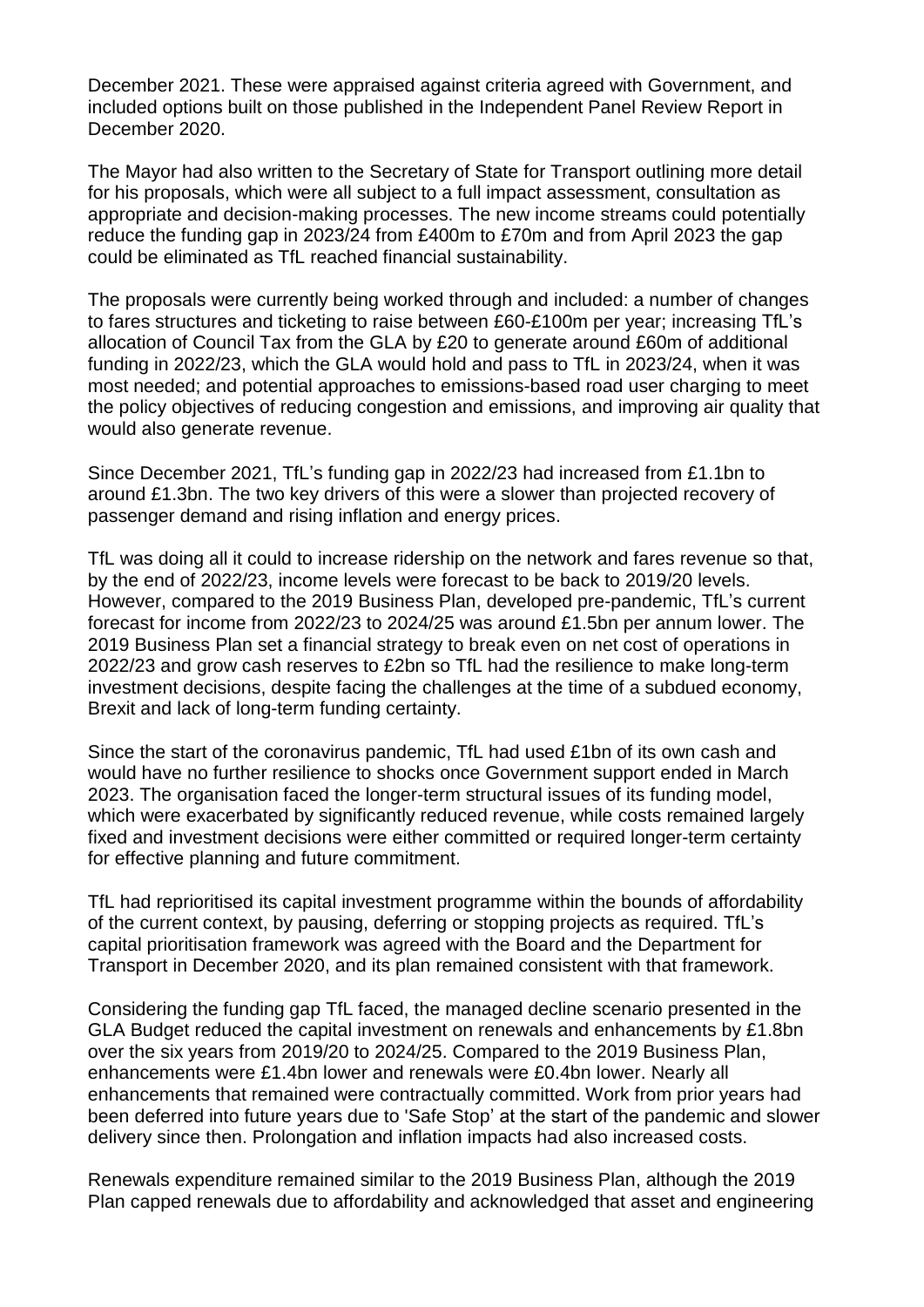work was needed to determine if this was appropriate. Analysis had since determined that constraining renewals to around £700m was below the minimum required to keep the network safe and operable and this would be considered fully at the next Programmes and Investment Committee meeting. **[Action: Stuart Harvey]** 

The outlook without additional capital funding and longer-term funding certainty underpinned the managed decline scenario, in which TfL was only able to invest in the existing network to meet its statutory obligations on safety and operability. The policy consistent scenario was TfL's preferred option and was based around delivery on the shared objectives of Government and the Mayor of decarbonising public transport, supporting a green industrial revolution and creating jobs and growth around the country.

The impacts of limiting investment in enhancements or reducing the level of asset renewals delivered would have a detrimental impact on London. There would be a significant reduction in investment in the Healthy Streets programme and pausing vital programmes, such as making the network more accessible. Reducing renewals delivery meant interim solutions to maintain assets, making it more costly in the long term, thereby increasing whole life costs. It also increased the risk of significant disruption due to asset restrictions and closures, which would stifle the economic recovery.

It was vital to avoid a managed decline scenario and for commitment from Government on sufficient long-term investment to support TfL's capital programme, with TfL generating new revenue and continuing its savings and efficiencies, to ensure London could support the economic recovery of the Capital.

### **The Board noted the paper.**

# **09/02/22 TfL Viewpoint Survey Results 2021**

Tricia Wright introduced the item, which provided a high-level update on the annual staff Viewpoint Survey results. The 2021 survey took place between 27 September and 24 October 2021 with a response rate of 54 per cent, nearly 15,000 employees (down from 64 per cent in 2020).

Across TfL, responses on Total Engagement, Wellbeing at Work and the Inclusion index were slightly less positive than 2020, though better than 2019. Targets for these were included in the TfL Scorecard. Total Engagement was 61 per cent (63 per cent in 2020, 57 per cent in 2019); Inclusion was 51 per cent (52 per cent in 2020 and 47 per cent in 2019); and Wellbeing at Work was 57 per cent (59 per cent in 2020 and 54 per cent 2019). While lower total engagement scores were seen across the public and transport sectors in 2021, the Board and executive wanted TfL to be an exemplar employer.

The work to develop a bottom up Vision and Values had resulted in improvements in historically low measures around TfL having a clear vision for the future, communication from senior managers and working conditions. An engaged workforce directly correlated with improved performance in safety, reliability and customer service for customers, along with increased productivity and retention of employees. The Commissioner and Members hoped that securing a long-term funding settlement would enable TfL to build on the new Vision and Values, which would drive up scores. Even where scores were positive, the Commissioner was committed to seeking continuous improvement.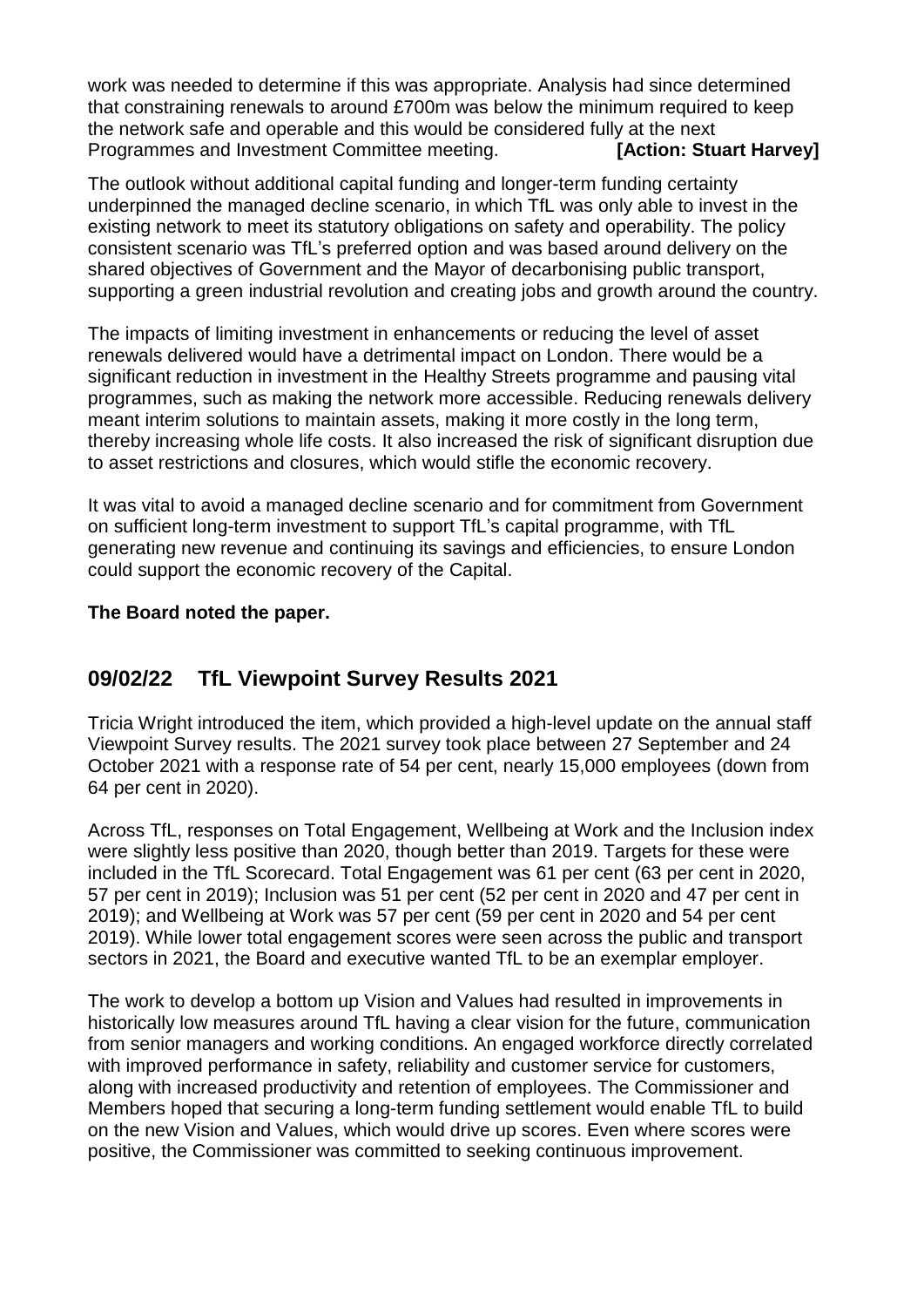Staff were less positive about their commitment to TfL, recommending it as a great place to work and their pay and benefits. This reflected concerns about a conflict between reducing costs and delivering a quality service and the operational and financial impact of the coronavirus pandemic including the subsequent uncertainty on funding. The Board remained concerned about staff retention, which was regularly discussed by the Remuneration Committee. The staff that were the least positive were those with the longest service, in operational/frontline roles and those with a disability or from LGBT+ communities.

The results were shared with staff in November 2021 and discussed with Company Councils in December 2021. Listening sessions were being held with staff to discuss local results and ways to improve them at a macro and micro level. The staff network groups covering disability and LGBT+ staff would also be engaged to identify any underlying issues and to improve declaration rates. An Action on Inclusion Plan was due to be published later in 2022.

The outcomes from this further staff engagement would feed into local area People Plans and the development of a TfL People Strategy, which is due for publication in spring 2022.

**The Board noted the report on the staff survey results.**

# **10/02/22 Appointments to TfL and its Committees and Panels**

Howard Carter introduced the item. On 8 December 2021, the Board noted appointments to TfL and approved changes to the membership of its Committees and Panels. Following the decision of Heidi Alexander to step down as Deputy Chair of TfL from 31 December 2021, the Mayor had appointed Seb Dance to the Board from 1 January and as the Deputy Chair of TfL from 25 January 2022. Consequently, further changes were proposed to the membership of the Committees and Panels.

The Board noted corrections to the published paper in respect to the date of Seb Dance's appointment as Deputy Chair and to the indicative membership of the Land and Property Committee (appendix 3 of the paper).

Engagement was taking place with the new Chairs and Vice-Chairs to provide support and agree how their meetings would operate going forwards.

### **The Board noted the paper and:**

- **1 noted the appointment of Seb Dance as a Member of TfL from 1 January 2022 and as the Deputy Chair from 25 January 2022;**
- **2 noted the resignation of Heidi Alexander as the Deputy Chair of TfL from 31 December 2021 and that she remains a Member of TfL;**
- **3 approved the appointment of Seb Dance as a member of the Finance Committee, the Programmes and Investment Committee, the Remuneration Committee and the Elizabeth Line Committee, and noted the intention to appoint him to the Land and Property Committee, when established;**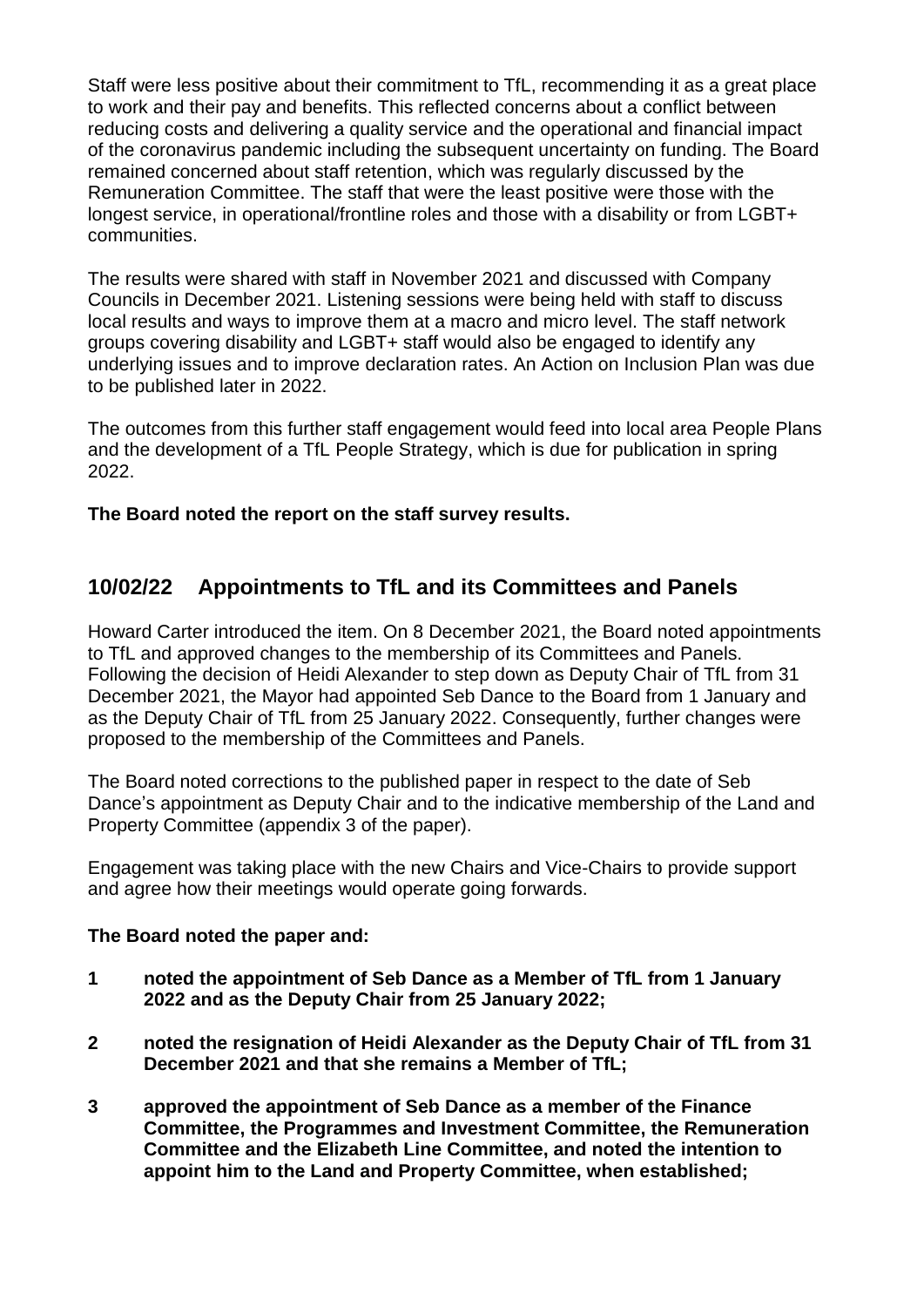- **4 noted that Heidi Alexander would stand down as a member of the Finance Committee, the Programmes and Investment Committee and the Remuneration Committee; and**
- **5 subject to 3 above, noted the composition of the Board from 1 January 2022 and the membership of its Committees and Panels from 3 February 2022, as set out in appendix 1 of the paper and the indicative membership of the Land and Property Committee, as set out in appendix 2 of the paper with the addition of Anne McMeel as agreed on 8 December 2021.**

## **11/02/22 Greater London Authority Group Corporate Governance Framework Agreement**

Howard Carter introduced the item. As part of its governance arrangements, the Greater London Authority (GLA) and its functional bodies, including TfL, were signatories to a GLA Group Corporate Governance Framework Agreement (the Agreement). The Agreement was an overarching commitment in relation to the culture and individual behaviours of the GLA Group and contains specific corporate governance commitments.

Amendments were proposed to update the Agreement for the current Mayoral term and each of its signatories were asked to sign up to the revised Agreement, subject to its approval by the Mayor.

**The Board noted the paper and:**

- **1 agreed to sign up to the Greater London Authority Group Corporate Governance Framework Agreement, as set out in Appendix 1 to the paper, subject to its approval by the Mayor without any substantive changes; and**
- **2 authorised the Commissioner to sign the final version of the Agreement on behalf of TfL.**

## **12/02/22 Report of the meeting of the Programmes and Investment Committee held on 15 December 2021**

The Chair of the Committee, Professor Greg Clark CBE, introduced the item. As Members had been unable to attend in person, decisions were taken under Chair's Action following discussion with available members at the meeting. He advised that this had been another productive meeting. The quarterly Investment Programme Report was a very useful report and continued to evolve and improve. The Committee was provided with a high level of assurance on the programmes through the Independent Investment Programme Advisory Group and internal teams.

Due to the funding position at the time, the meeting focussed on safety, savings and value for money issues and did not make any commitments beyond current expenditure agreements. It approved savings in one programme and minimum authority approvals in the rest.

As that was his last meeting as Chair and a member of the Committee, Professor Greg Clark MBE thanked all Members who had served on the Committee and the senior staff,